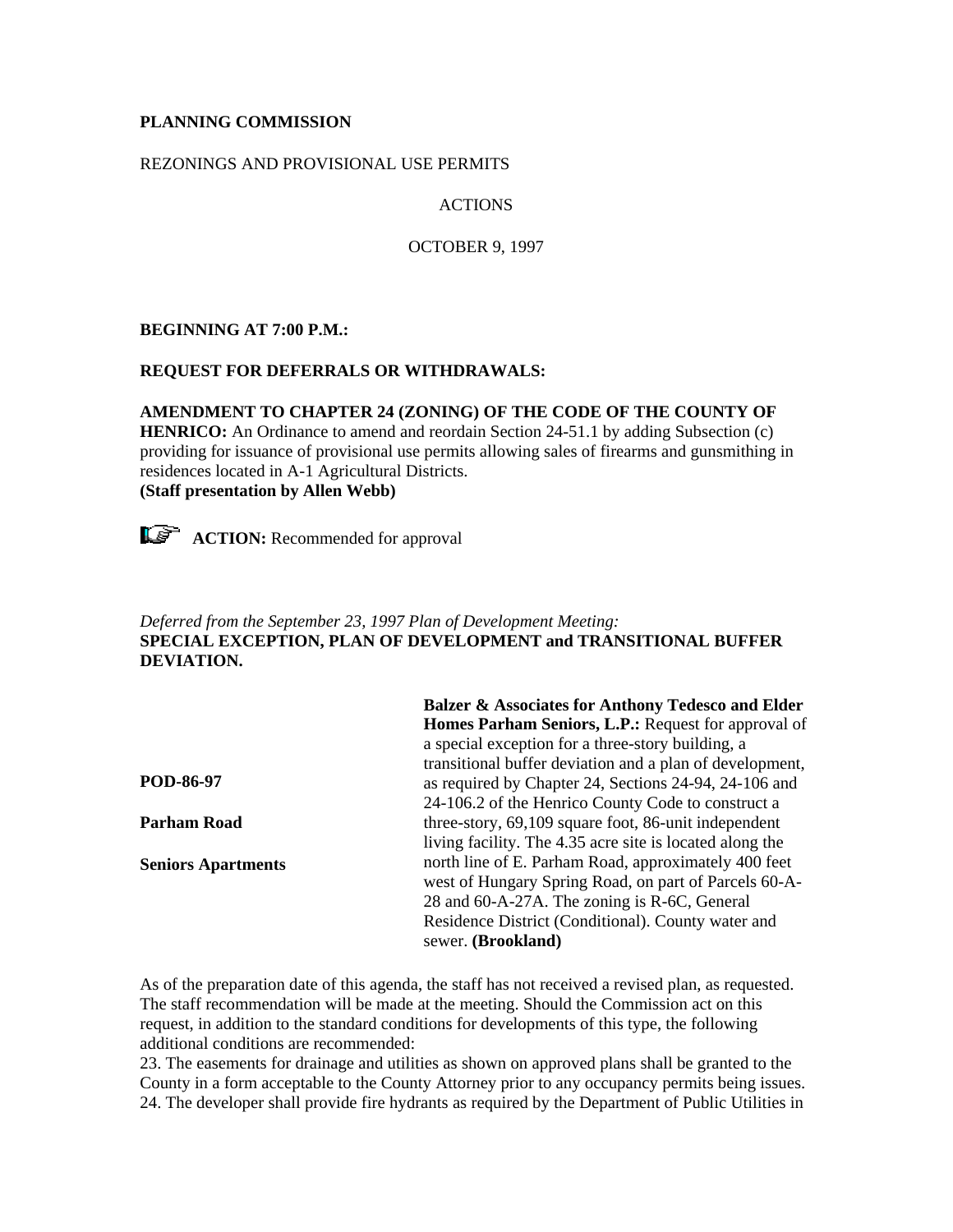its approval of the utility plans and contracts.

25. The developer shall install an adequate restaurant ventilating and exhaust system to minimize smoke, odors, and grease vapors. The plans and specifications shall be included with the building permit application for review and approval. If, in the opinion of the County, the type system provided is not effective, the Commission retains the rights to review and direct the type of system to be used.

26. Any necessary off-site drainage easements must be obtained in a form acceptable to the County Attorney prior to final approval of the construction plans by the Department of Public Works.

27. Deviations from County standards for pavement, curb or curb and gutter design shall be approved by the County Engineer prior to final approval of the construction plans by the Department of Public Works.

28. Storm water retention, based on the 50-10 concept, shall be incorporated into the drainage plans.

29. Insurance Services Office (ISO) calculations must be included with the utilities plans and contracts and must be approved by the Department of Public Utilities prior to the issuance of a building permit.

30. The approval of the construction plans by the Department of Public works does not establish the curb and gutter elevations along the Henrico County maintained right-of-way. The elevations will be set by Henrico County.

31. Evidence of a joint ingress/egress and maintenance agreement must be submitted to the Planning Office and approved prior to the issuance of a certificate of occupancy for this development.

32. The limits and elevation of the 100 year frequency flood shall be conspicuously noted on the plan "Limits of 100 Year Floodplain." In addition, the delineated 100 year floodplain must be labeled "Variable width Drainage and Utility Easement." The easement shall be granted to the County prior to the issuance of any occupancy permits.

33. A standard concrete sidewalk shall be provided along the north side of East Parham Road.

### **(Staff presentation by Kevin Wilhite)**

**ACTION:** Approved with special exception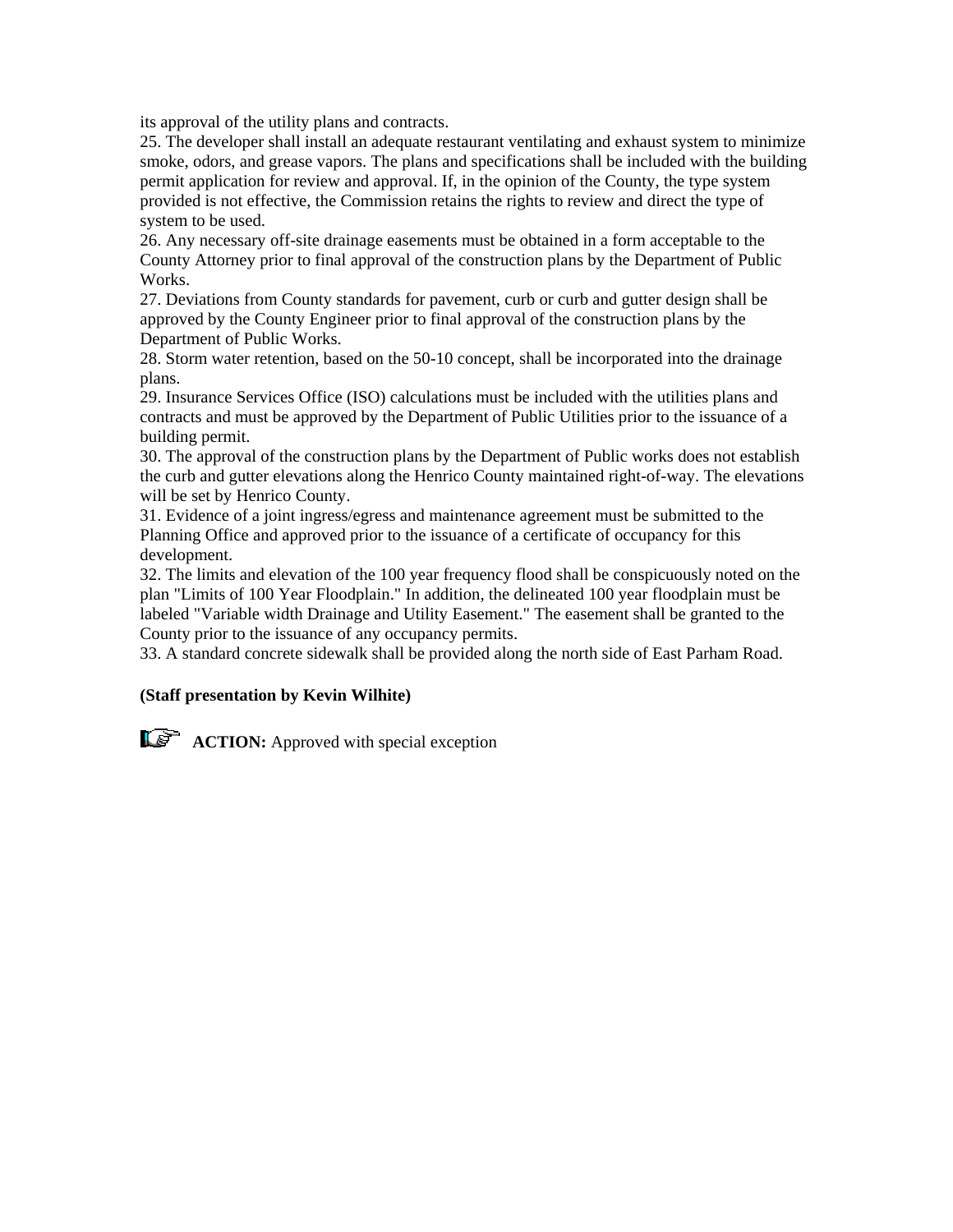#### **RECONSIDERATION OF A PLAN OF DEVELOPMENT:**

The Summit, **Foster & Miller, P.C. and S. F. P. Company L. P. for S. F. P. Company and Dumbarton Properties, Inc.:** Request for approval of a revised plan of development, as required by Chapter 24, Sections 24-101(e) and 24-106 of the Henrico County Code to construct a one-story, 22,475 square foot shopping center and a future 71,985 square foot addition. The 12.1 acre site is located along the south line of W. Broad Street (U.S. Route 250) and approximately 850 feet east of Cox Road on Parcel 48-A-38. The zoning is B-2C, Business District (conditional). County water and sewer. **(Three Chopt)**

As of the preparation date of this agenda, the Staff had not completed its review of revised plans. The Staff's recommendation will be made at the meeting.

#### **(Staff presentation by Kevin Wilhite)**



**VARINA:**

**POD-17-96**

Phase 1 and Master Plan

C-66-97 **Lawrence E. Marshall for William L. Cable, Sr.:** Request to rezone from A-1 Agricultural District to B-3 Business District, Parcel 177-A-66, containing 1.59 acres, located on the north line of Old Williamsburg Road approximately 570' east of its intersection with Williamsburg Road (U.S. Route 60). An electrical repair company is proposed. The use will be controlled by zoning ordinance regulations. The Land Use Plan recommends RR Rural Residential development, not exceeding 1.0 units net density per acre, for this site. **(Staff presentation by Mark Bittner)**



**ACTION:** WITHDRAWN BY APPLICANT

C-67C-97 **Scott D. Stolte for Pendragon Development Company:** Request to conditionally rezone from A-1 Agricultural District to R-2AC One Family Residence District (Conditional), Parcel 238-A-31, containing 86.31 acres, located on the west line of I-295 approximately 1,600' north of its intersection with New Market Road (State Route 5). A residential subdivision is proposed. The R-2A District permits densities up to 3.23 units gross density per acre. The Land Use Plan recommends SR 1 Suburban Residential 1 development, 1.0 to 2.4 units net density per acre, Office and Environmental Protection Area for this site. **(Staff presentation by Mark Bittner) (Deferral requested to December 11, 1997)**

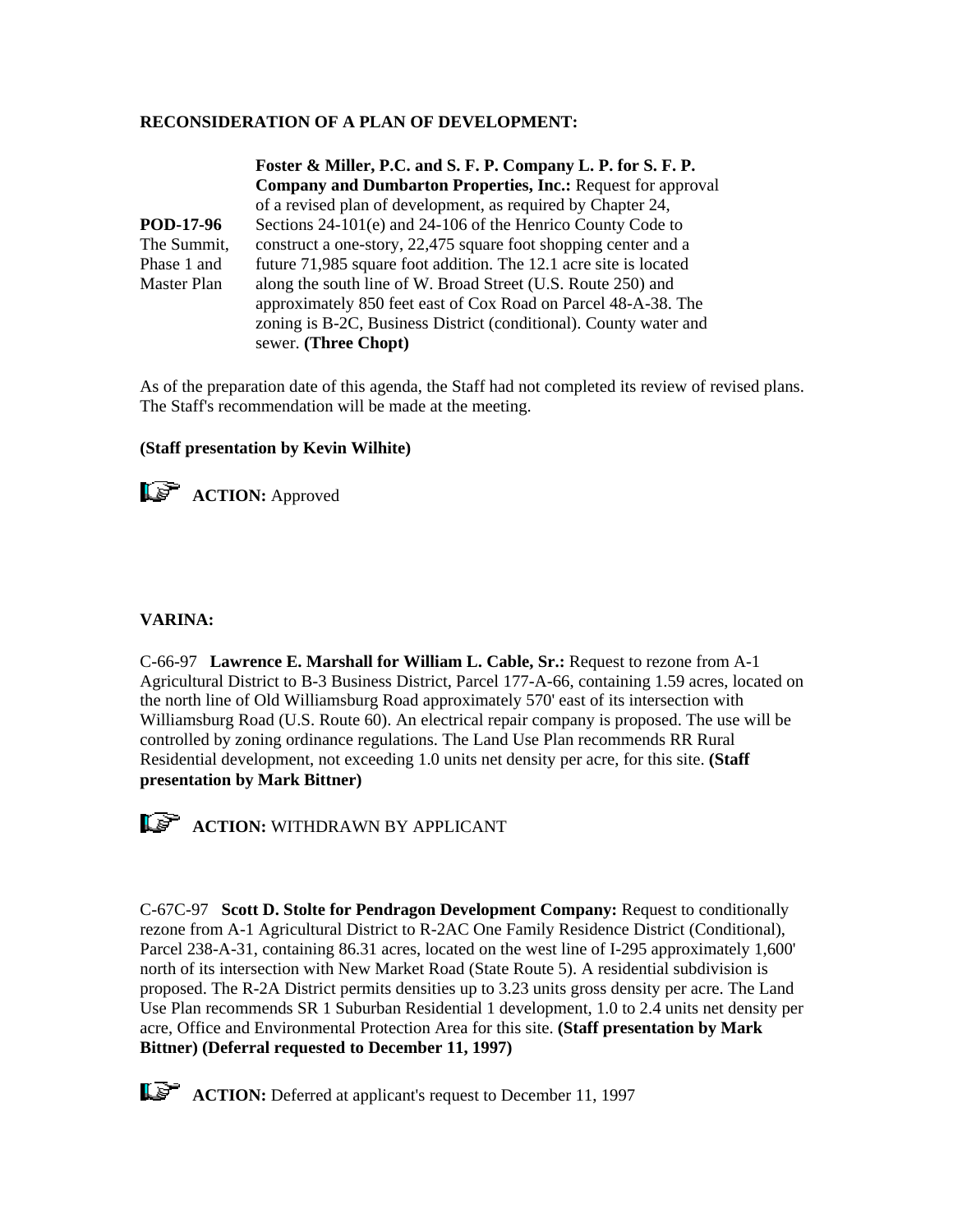#### BROOKLAND:

*Deferred from the September 11, 1997 Meeting:*

C-61C-97 **Henry L. Wilton for Wilton Investment Corp.:** Request to conditionally rezone from A-1 Agricultural District to R-3AC One Family Residence District (Conditional), Parcels 50-A-4 and 16, containing approximately 15.2 acres, located on the south line of Hungary Road 271.80' east of its intersection with Walton Farms Drive. A residential subdivision is proposed. The R-3A District permits densities up to 4.58 units gross density per acre. The Land Use Plan recommends SR 2 Suburban Residential 2 development, 2.4 to 3.4 units net density per acre for this site. **(Staff presentation by Lee Yolton)**



**ACTION:** Recommended for approval

P-12-97 **James and Joyce Clifton:** Request for approval of a provisional use permit in accordance with Sections 24-12.1 and 24-122.1 of Chapter 24 of the County Code in order to operate a bed and breakfast home on Parcels 31-A-46 and 47A, located at the northeast corner of the intersection of Mountain Road and Old Washington Highway (2900 Mountain Road). The site is zoned R-2A One Family Residence. **(Staff presentation by John Merrithew)**



**ACTION:** Recommended for approval

C-68C-97 **Joe Coleman:** Request to amend proffered conditions accepted with rezoning case C-41C-89, on Parcel 71-2-A-6 (Hermitage Farms Subdivision), containing 0.43 acres, located on the south line of Stoneman Road at its intersection with Staples Mill (U.S. Route 33). The existing zoning is B-2C Business District (Conditional). An amendment of the proffered conditions related to the principal uses on the site is proposed. The Land Use Plan recommends Commercial Concentration development for this site. **(Staff presentation by John Merrithew)**



**ACTION:** Recommended for approval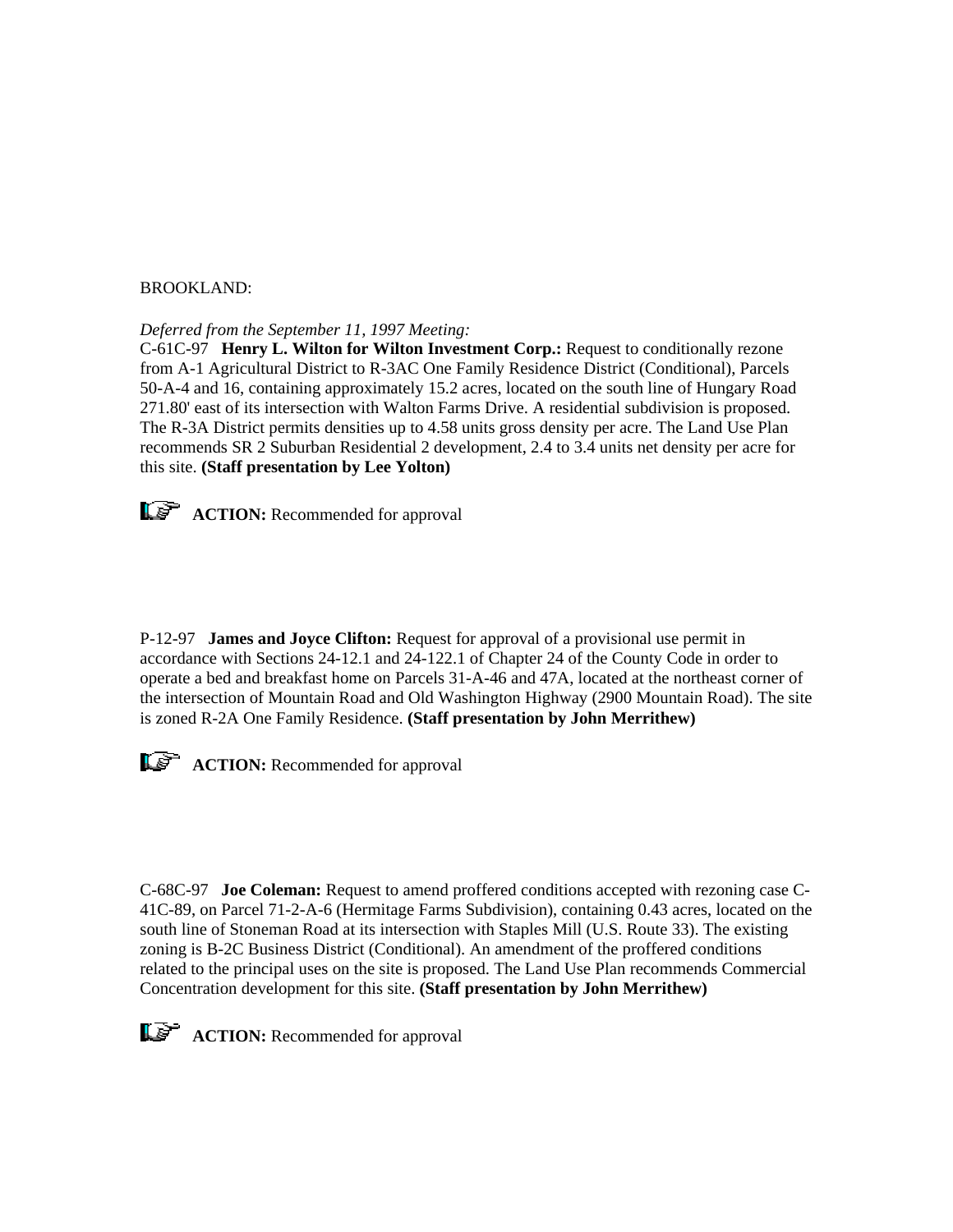C-69C-97 **Alvin S. Mistr, Jr. for BMJ Associates:** Request to conditionally rezone from A-1 Agricultural District to O-2C Office District (Conditional), Parcel 31-A-77A, containing 8.57 acres, located on the south line of Mountain Road at its intersection with the west line of Woodman Road. An office park is proposed. The use will be controlled by proffered conditions and zoning ordinance regulations. The Land Use Plan designates this area as Office, Environmental Protection Area and Suburban Residential 1. **(Staff presentation by John Merrithew)**



## FAIRFIELD:

C-70C-97 **Jay M. Weinberg for Chamberlayne Farms Shopping Center, L. C.:** Request to amend proffered conditions accepted with rezoning case C-40C-91, on Parcel 63-7-A-1 (Chamberlayne Farms Shopping Center), containing 6.414 acres, located at the northwest corner of Wilkinson Road and Upham Drive. The existing zoning is B-2C Business District (Conditional). An amendment of the proffered conditions related to the principal uses and signage permitted on the site is proposed. The Land Use Plan recommends Commercial Concentration development for this site. **(Staff presentation by Lee Yolton)**



**ACTION:** Recommended for approval

P-13-97 **Jay M. Weinberg Chamberlayne Farms Shopping Center, L. C.:** Request for approval of a provisional use permit in accordance with Sections 24.58.2(c) and 22-122.1 of Chapter 22 of the County Code in order to service vehicles used in the courier service operation on Parcel 63-7-A-1, located at the northwest corner of Wilkinson Road and Upham Drive. The site is zoned B-2C Business District (Conditional). **(Staff presentation by Lee Yolton)**



**ACTION:** Recommended for approval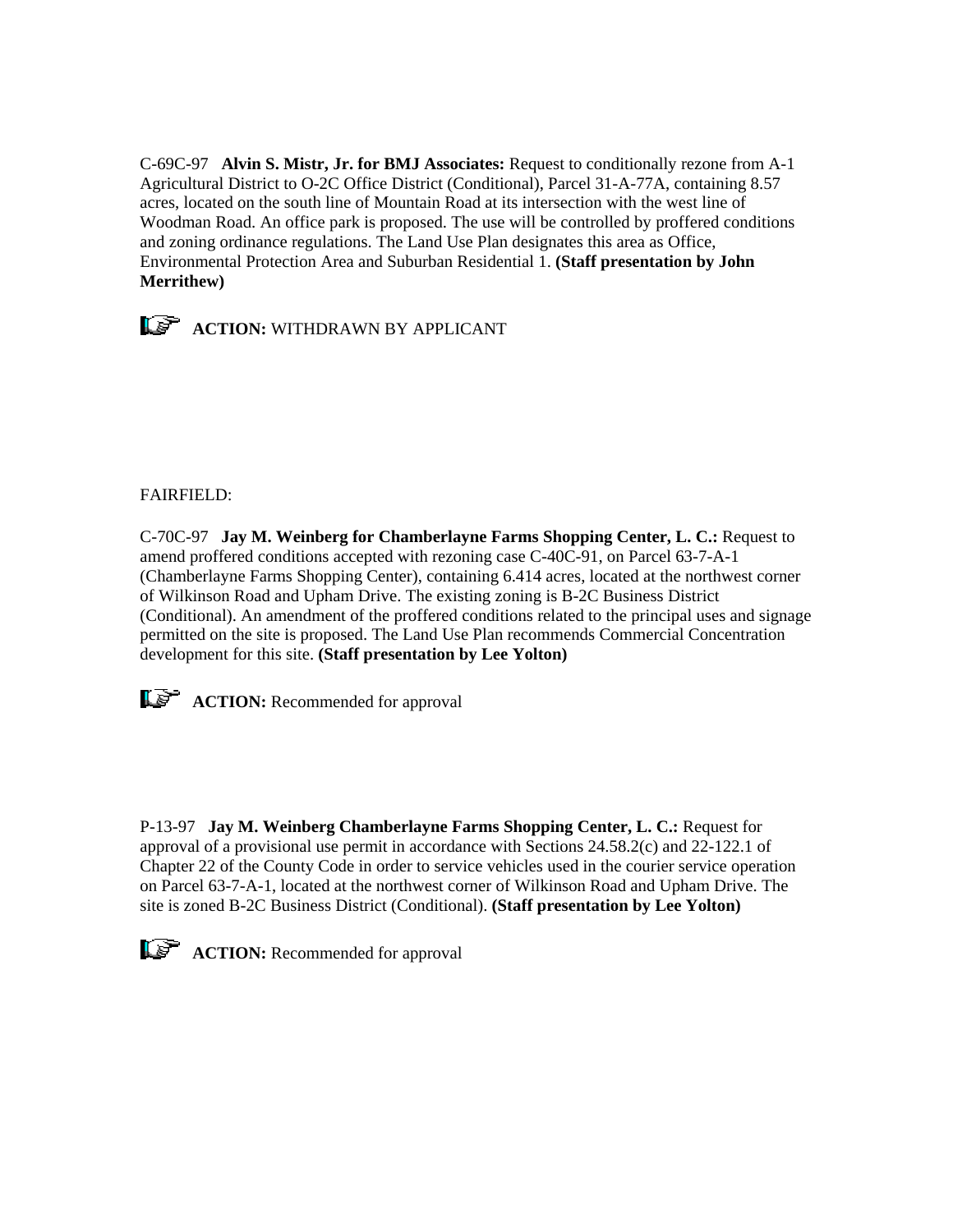## THREE CHOPT:

#### *Deferred from the September 11, 1997 Meeting:*

C-57C-97 **Glenn R. Moore for Melton Development Company:** Request to conditionally rezone from A-1 Agricultural District to R-3C One Family Residence District (Conditional), Parcels 20-A-19 and 19A, containing approximately 16.85 acres, located on the west line of Springfield Road at its intersection with Heart Mill Drive. Residential development is proposed. The R-3 District permits densities up to 3.96 units gross density per acre. The Land Use Plan recommends SR1 Suburban Residential 1 development, 1.0 to 2.4 units net density per acre, for this site. **(Staff presentation by Jim Lehmann)**



C-73C-97 **Glenn R. Moore for Melton Development Co. c/o Michael J. Melton:** Request to conditionally rezone from A-1 Agricultural District to R-3C One Family Residence District (Conditional), Parcel 20-A-18, containing 14.43 acres, located on the north line of Springfield Road approximately 711' east of Wintercreek Drive. A residential subdivision is proposed. The R-3 District permits densities up to 3.96 units gross density per acre. The Land Use Plan recommends SR1 Suburban Residential 1 development, 1.0 to 2.4 units net density per acre, for this site. **(Staff presentation by Jim Lehmann)**



**ACTION:** Recommended for approval

C-71C-97 **Patrick J. Morgan for Mai Cao:** Request to conditionally rezone from B-2 Business District to B-3C Business District (Conditional), Parcel 92-9-D-7 (6318 Rigsby Road), containing 0.206 acres, located on the north line of Rigsby Road at its intersection with Pinehaven Road in the Pine Acres Subdivision. An office warehouse use is proposed. The use will be controlled by proffered conditions and zoning ordinance regulations. The Land Use Plan recommends Office development for this site. **(Staff presentation by Nancy Gardner)**



**ACTION:** Recommended for approval